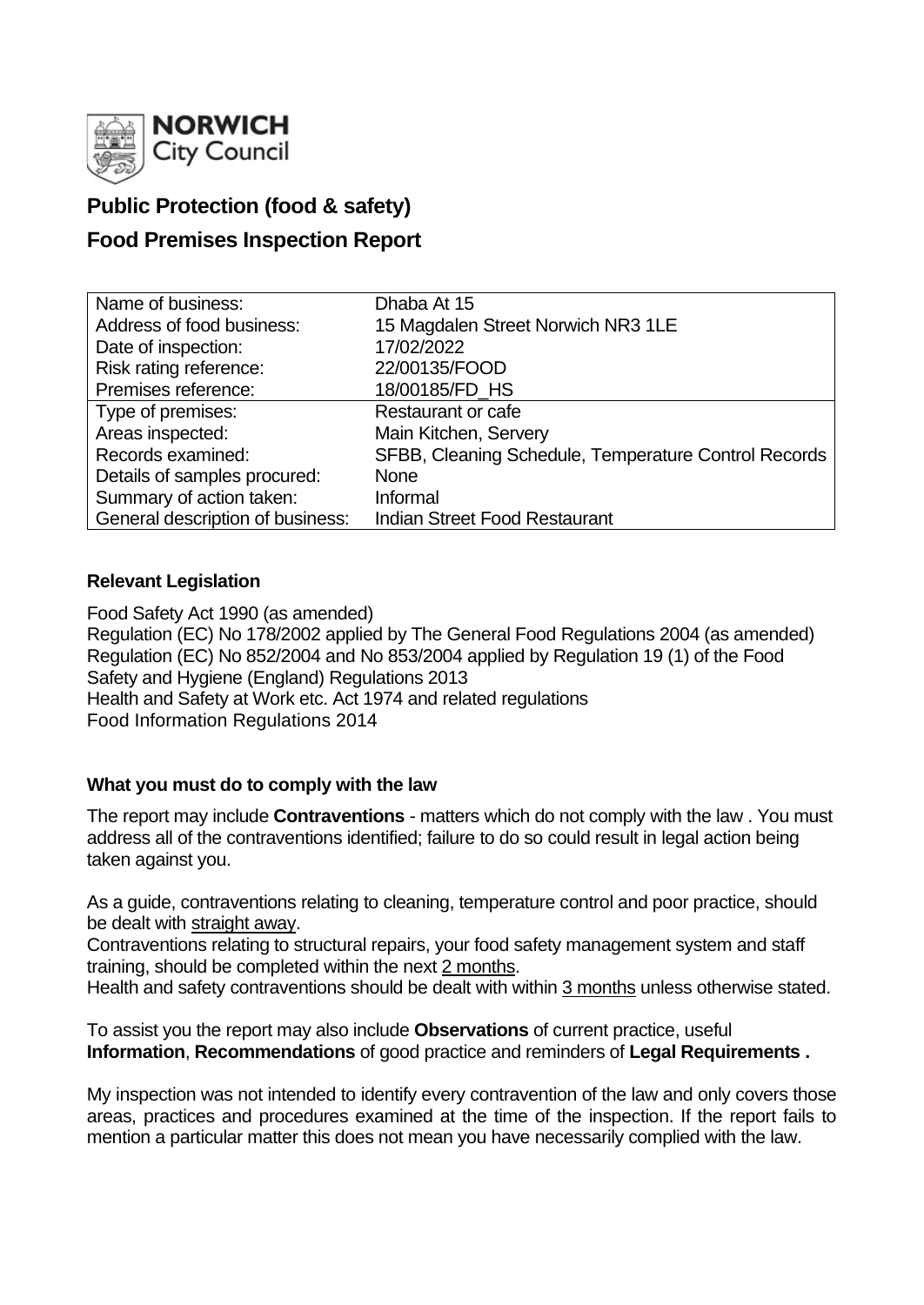# **FOOD SAFETY**

## **How we calculate your Food Hygiene Rating:**

The food safety section has been divided into the three areas which you are scored against for the hygiene rating: 1. food hygiene and safety procedures, 2. structural requirements and 3. confidence in management/control procedures. Each section begins with a summary of what was observed and the score you have been given. Details of how these scores combine to produce your overall food hygiene rating are shown in the table.

| <b>Compliance Area</b>                     |          |    |           | <b>You Score</b> |           |    |           |    |          |  |  |
|--------------------------------------------|----------|----|-----------|------------------|-----------|----|-----------|----|----------|--|--|
| Food Hygiene and Safety                    |          |    |           | 0                | 5         | 10 | 15        | 20 | 25       |  |  |
| <b>Structure and Cleaning</b>              |          |    | 0         | 5                | 10        | 15 | 20        | 25 |          |  |  |
| Confidence in management & control systems |          |    |           | 0                | 5         | 10 | 15        | 20 | 30       |  |  |
|                                            |          |    |           |                  |           |    |           |    |          |  |  |
| <b>Your Total score</b>                    | $0 - 15$ | 20 | $25 - 30$ |                  | $35 - 40$ |    | $45 - 50$ |    | > 50     |  |  |
| <b>Your Worst score</b>                    | 5        | 10 | 10        |                  | 15        |    | 20        |    |          |  |  |
|                                            |          |    |           |                  |           |    |           |    |          |  |  |
| <b>Your Rating is</b>                      | 5        | 4  |           | 3                | 2         |    |           |    | $\Omega$ |  |  |

Your Food Hygiene Rating is 5 - a very good standard



# **1. Food Hygiene and Safety**

Food hygiene standards are high. You demonstrated a very good standard of compliance with legal requirements. You have safe food handling practices and procedures and all the necessary control measures to prevent cross-contamination are in place. Some minor contraventions require your attention. **(Score 5)**

## Contamination risks

**Contravention** The following exposed food to the general risk of cross-contamination with bacteria or allergens or its physical contamination with dirt, foreign objects or chemicals:

• Cutting boards were stored touching. Store boards used for raw foods separately from boards used for ready-to-eat foods like salad

**Observation** I was pleased to see you were able to demonstrate effective controls to prevent cross-contamination.

## Personal Hygiene

**Observation** I was pleased to see that standards of personal hygiene were high.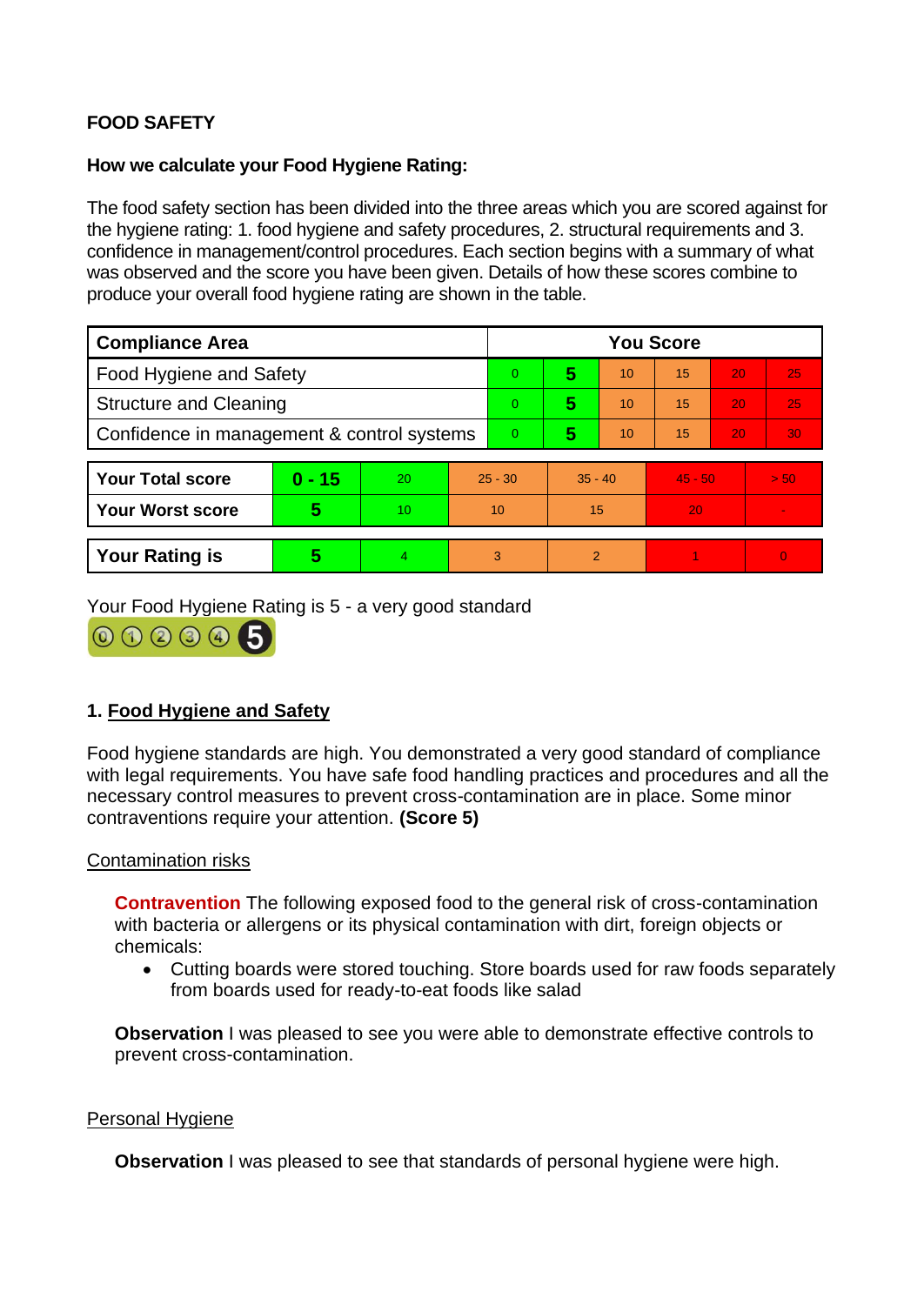# Temperature Control

**Observation** I was pleased to see you were able to limit bacterial growth and/or survival by applying appropriate temperature controls at points critical to food safety and that you were monitoring temperatures.

# Poor Practices

**Contravention** The following matters represented poor practice and if allowed to continue may cause food to become contaminated or lead to its deterioration:

• use of tin can to scoop rice

**Observation** Although still of good quality the curly kale was a day over its best before date. Do remember to check best before dates on salads. It is safest to assume any pre-prepared salad carries a use by date.

# **2. Structure and Cleaning**

The structure facilities and standard of cleaning and maintenance are all of a good standard and only minor repairs and/or improvements are required. Pest control and waste disposal provisions are adequate. The minor contraventions require your attention. **(Score 5)**

# Cleaning of Structure

**Contravention** The following items were dirty and require more frequent and thorough cleaning:

- floor/wall junction under the pot wash sink
- the window frame and window bars in the kitchen

**Observation** The kitchen had been well maintained and the standard of cleaning was good.

## Cleaning of Equipment and Food Contact Surfaces

**Contravention** The following items are dirty and must be cleaned:

• poppadom container was rather greasy on internal surfaces

## Cleaning Chemicals / Materials / Equipment and Methods

**Observation** The following evidence demonstrated your cleaning materials, equipment and methods were not sufficient to control the spread of harmful bacteria between surfaces:

• the mop and bucket had been left in the kitchen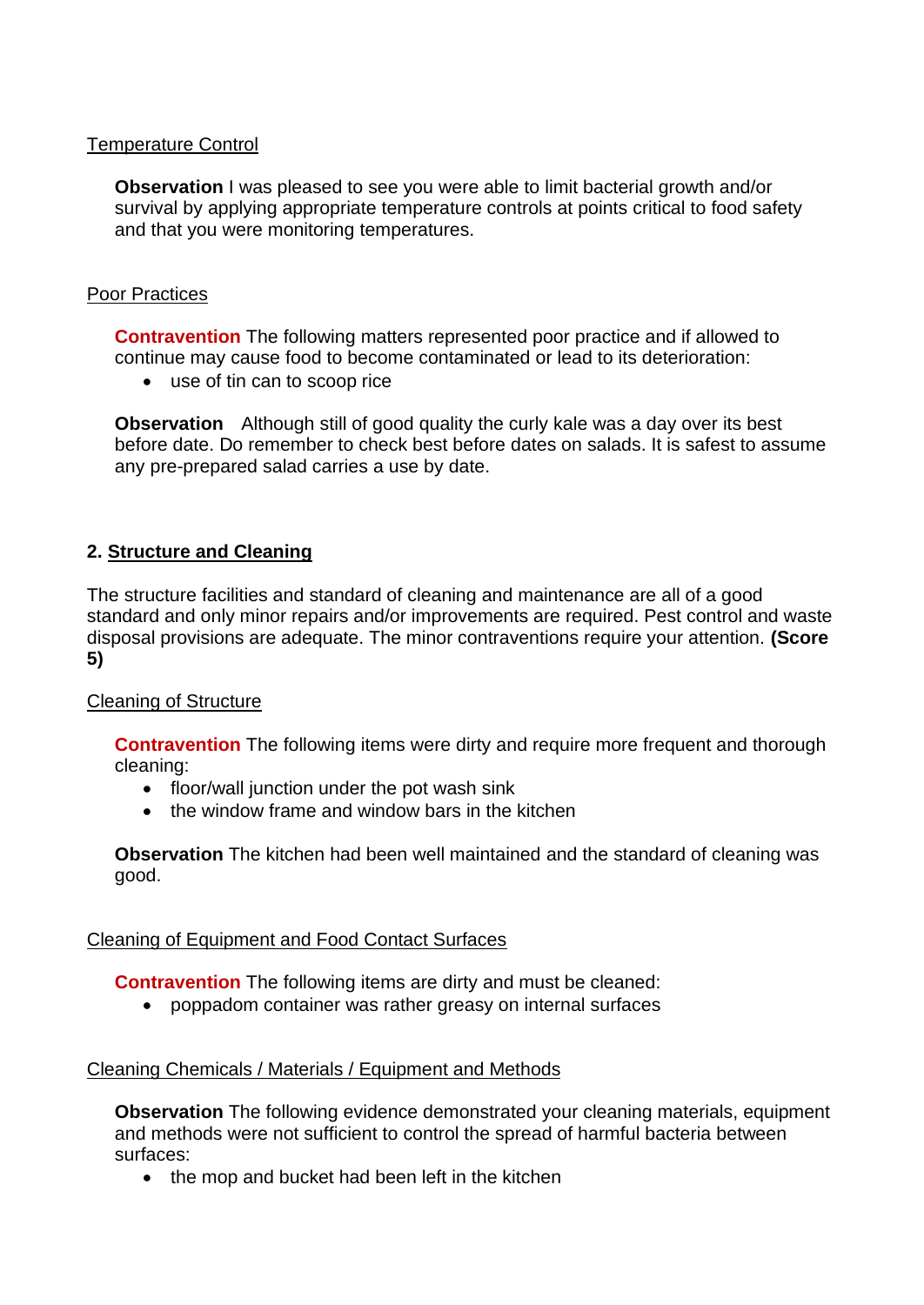**Recommendation** Store items such as mops, buckets and rooms in an area, room or cupboard separate from a food areas.

#### **Maintenance**

**Contravention** The following had not been suitably maintained and must be repaired or replaced:

- the bars to the kitchen window were peeling paint
- the floor covering behind the bar is holed

#### Facilities and Structural provision

**Observation** I was pleased to see the premises had been well maintained and that adequate facilities had been provided.

#### Pest Control

**Observation** I was pleased to see that the premises was proofed against the entry of pests and that pest control procedures were in place.

**Observation** You have a pest control contract in place and there is no evidence of pest activity on the premises.

**Recommendation** Provide a fly screen to the openable window in the kitchen if it is your intention to leave this window open.

**Recommendation** Reposition the electric fly killer away from the window Presently the unit competes with natural light and will attract insects into the kitchen from outside.

#### **3. Confidence in Management**

A food safety management system is in place and you demonstrate a very good standard of compliance with the law. You have a good track record. There are some minor contraventions which require your attention. **(Score 5)**

#### Food Hazard Identification and Control

**Observation** Your SFBB/food safety management system was in place and working well. I was confident you had effective control over hazards to food.

**Observation** You were date labelling perishable foods appropriately and could mostly demonstrate effective control over food spoilage organisms.